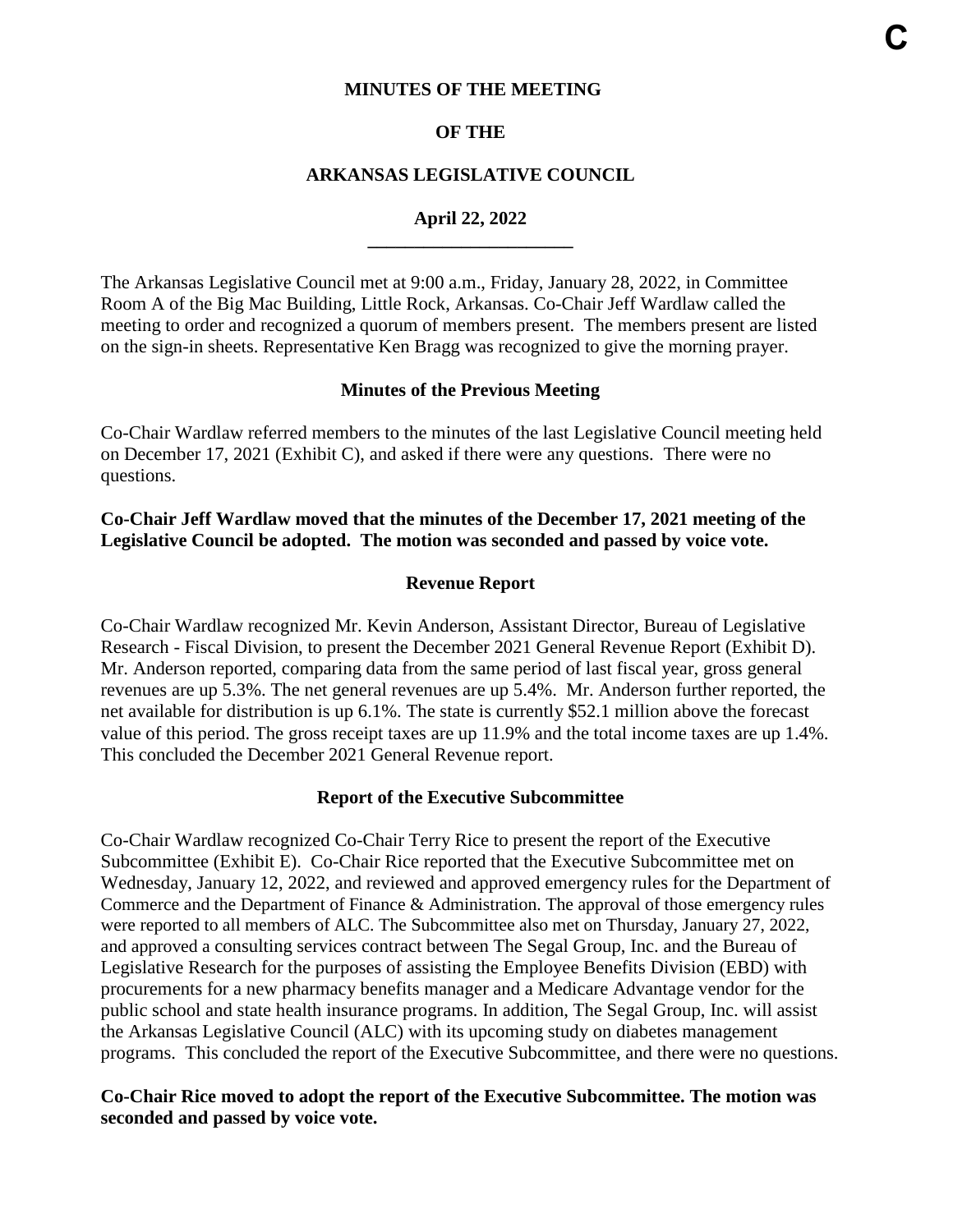# **New Business**

Co-Chair Wardlaw recognized Colonel (ret.) Nate Todd, Secretary, and Colonel (ret.) Erica Ingram, Chief of Staff, both of the Arkansas Department of Veterans Affairs (ADVA) to present their request for approval to establish a COVID-19 Vaccination Policy, submitted pursuant to Act 977 of the 2021 Regular Session.

Co-Chair Wardlaw recognized Ms. Cindy Gillespie, Secretary, and Ms. Dawn Stehle, Deputy Director for Health and State Medicaid, both of the Department of Human Services (DHS) to present their request for approval to establish a COVID-19 Vaccination Policy, submitted pursuant to Act 977 of the 2021 Regular Session.

Co-Chair Wardlaw then recognized Dr. Cam Patterson, Chancellor, University of Arkansas for Medical Sciences (UAMS) to present his request for approval to establish a COVID-19 Vaccination Policy, submitted pursuant to Act 977 of the 2021 Regular Session.

After the presentations, Co-Chair Wardlaw recognized members for questions or comments.

# **After questions, Co-Chair Wardlaw stated, without objection, the requests from ADVA, DHS, and UAMS for approval to establish a COVID-19 Vaccination Policy, are approved.**

# **Report of the Standing Subcommittees**

*Co-Chair Wardlaw referred members to the PEER report (Exhibit F.8) and stated he would like to review it before all others.* 

# Performance Evaluation and Expenditure Review (PEER) Subcommittee

Co-Chair Wardlaw recognized Senator Jonathan Dismang to present the report from the Performance Evaluation and Expenditure Review (PEER) Subcommittee (Exhibit F.8). Senator Dismang reported that the Performance Evaluation and Expenditure Review (PEER) Subcommittee met on Tuesday, January 25, 2022, and received reports, reviewed requests, and approved the following items: various temporary appropriation increases; American Rescue Plan Act appropriation increases; and a Restricted Reserve Fund transfer. Senator Dismang stated members had further questions regarding an item from the Arkansas Department of Health.

Co-Chair Wardlaw requested representatives of the Arkansas Department of Health to come forward to respond to questions. Ms. Renee Mallory, Chief of Staff, Mr. Michael Cima, State Epidemiologist, Mr. Don Adams, Deputy Director for Administrative Operations, and Ms. Jo Thompson, Chief Financial Officer, all of the Arkansas Department of Health, came forward to respond. Co-Chair Wardlaw recognized Senator Dan Sullivan for questions. This concluded the report of the Performance Evaluation and Expenditure Review (PEER) Subcommittee.

# **Senator Jonathan Dismang moved to adopt the report of the Performance Evaluation and Expenditure Review (PEER) Subcommittee. The motion was seconded and passed by voice vote.**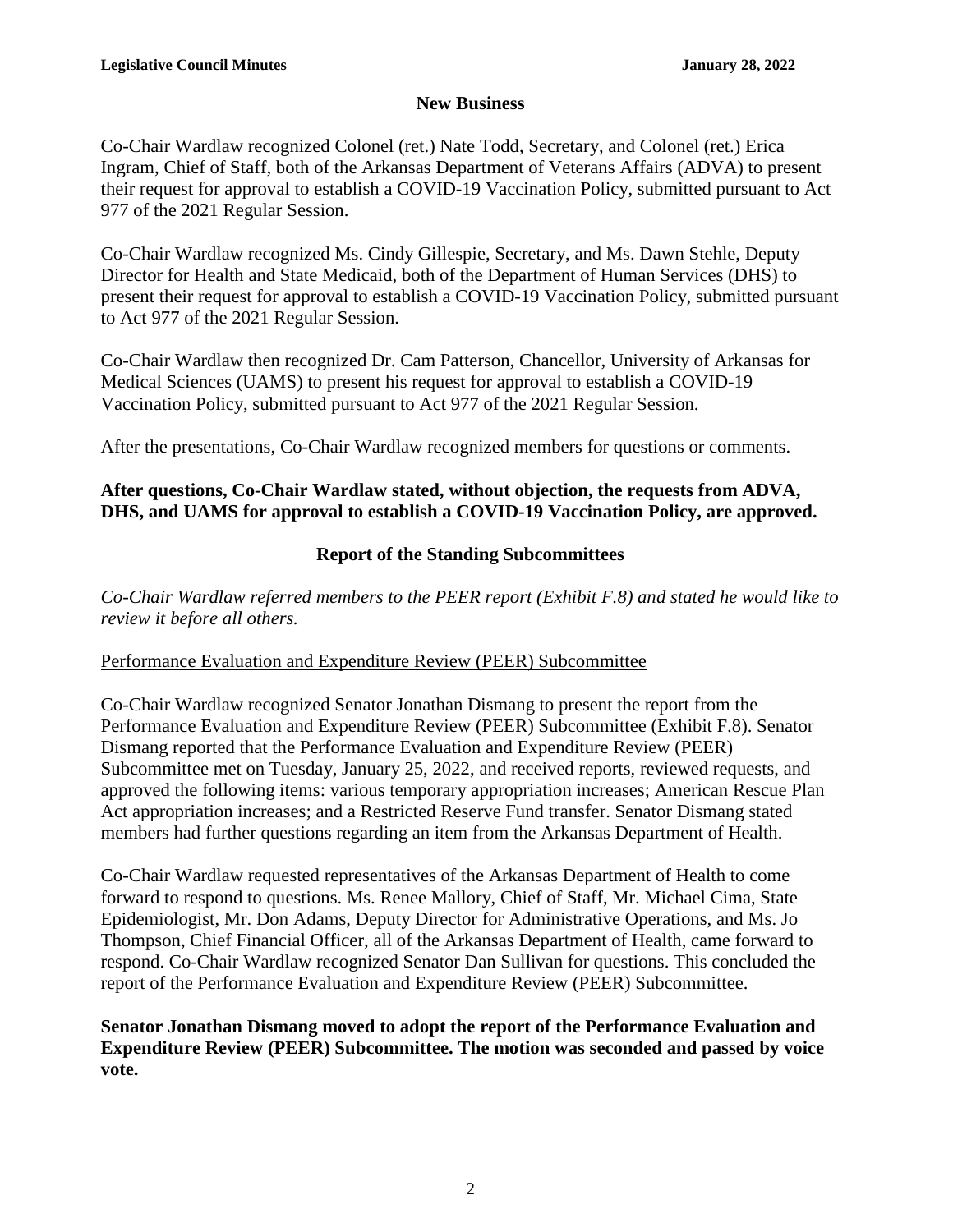# **Supplemental Agenda**

Co-Chair Wardlaw recognized Senator Jonathan Dismang for a second motion.

### **Senator Jonathan Dismang moved to suspend the rules of ALC to review the item on the Supplemental Agenda. The motion was seconded and passed by voice vote.**

Co-Chair Wardlaw requested representatives of UAMS to come forward to present their request. Mr. Jim Hudson, Deputy Director of Operations & General Counsel, Arkansas Department of Commerce, and Mr. Michael Keck, Institutional Relations Liaison, UAMS, came forward to present the request for an American Rescue Plan Appropriation for UAMS.

With no questions after the presentation, Co-Chair Wardlaw requested a motion.

# **Senator Jonathan Dismang made a motion to approve the request for an American Rescue Plan Appropriation for UAMS. The motion was seconded and passed by voice vote.**

## Administrative Rules Subcommittee

Co-Chair Wardlaw recognized Representative Les Eaves to present the report of the Administrative Rules Subcommittee (Exhibit F.1). Representative Eaves reported that the Administrative Rules Subcommittee met on Wednesday, January 26, 2022. The subcommittee adopted reports of the Executive Subcommittee concerning its approval of two (2) emergency rules. The subcommittee reviewed and filed a letter from the Department of Energy and Environment, Arkansas Pollution Control and Ecology Commission, pursuant to Act 704 of 2021. The subcommittee filed the January monthly written agency updates, pursuant to Act 595 of 2021. The subcommittee approved certain agency requests be excluded from the Act 595 reporting requirements. The subcommittee also reviewed an agency rule recommending an expedited process for occupational licensure, pursuant to Act 135 of 2021. Rules from the Arkansas Racing Commission were pulled at the request of the agency. All other rules were reviewed and approved. This concluded the report of the Administrative Rules Subcommittee, and there were no questions.

## **Representative Les Eaves moved that the report of the Administrative Rules Subcommittee be adopted. The motion was seconded and passed by voice vote.**

# Charitable, Penal & Correctional Institutions Subcommittee

Co-Chair Wardlaw recognized Representative David Fielding to present the report of the Charitable, Penal & Correctional Institutions Subcommittee (Exhibit F.2). Representative Fielding reported that the subcommittee met on Wednesday, January 26, 2022. The Subcommittee heard testimony from Mr. Solomon Graves, Secretary, Department of Corrections, Mr. Dexter Payne, Director, Division of Correction, and Mr. Jerry Bradshaw, Director, Division of Community Correction, and discussed the impact of COVID-19 on the Department of Corrections. That concluded the report of the Charitable, Penal & Correctional Institutions Subcommittee, and there were no questions.

# **Representative David Fielding moved that the report of the Charitable, Penal & Correctional Institutions Subcommittee be adopted. The motion was seconded and passed by voice vote.**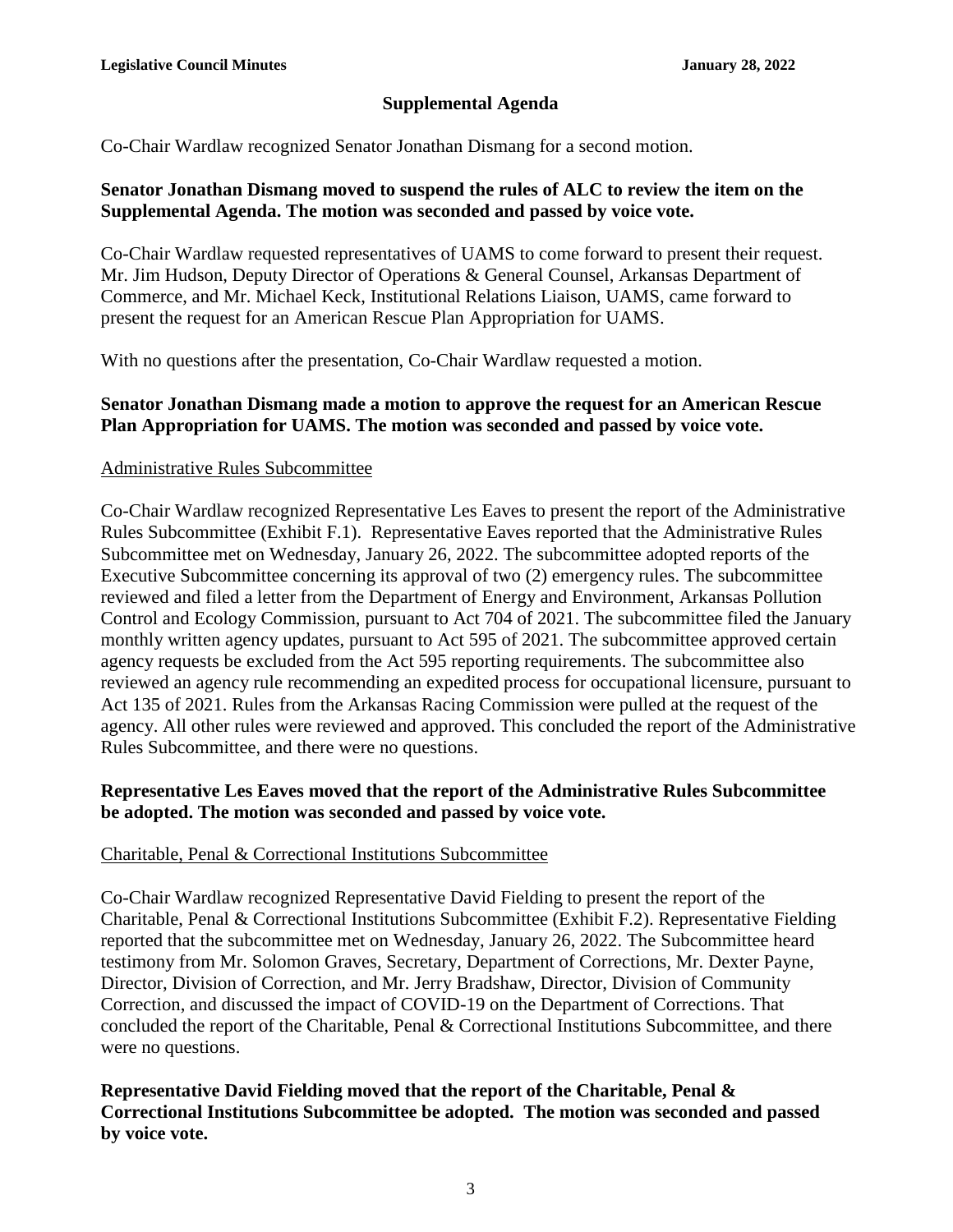# Higher Education Subcommittee

Co-Chair Wardlaw recognized Representative David Whitaker to present the report of the Higher Education Subcommittee (Exhibit F.5). Representative Whitaker reported that the Higher Education Subcommittee met on Monday, January 24, 2022, and heard testimony from Dr. Alan Mantooth about the University of Arkansas National Semiconductor Fabrication Facility, and from Dr. Alex Biris about Nanotechnology Bone Regeneration Research at the UA Little Rock Center for Integrative Nanotechnology Sciences (CINS). This concluded the report of the Higher Education Subcommittee, and there were no questions.

## **Representative David Whitaker moved that the report of the Higher Education Subcommittee be adopted. The motion was seconded and passed by voice vote.**

# Claims Review & Litigation Reports Oversight Subcommittee

Co-Chair Wardlaw recognized Representative Bruce Cozart to present the report of the Claims Review & Litigation Reports Oversight Subcommittee (Exhibit F.3). Representative Cozart reported that the Claims Review & Litigation Reports Oversight Subcommittee met on Thursday, January 27, 2022, concerning litigation reports oversight and reviewed one (1) litigation case presented by the University of Arkansas System. Concerning claims review, the subcommittee affirmed the ruling of the Claims Commission for one (1) reissuance of warrant, three (3) awarded claims, and one (1) negotiated settlements. This concluded the report for the Claims Review & Litigation Reports Oversight Subcommittee, and there were no questions.

## **Representative Bruce Cozart moved that the report of the Claims Review & Litigation Reports Oversight Subcommittee be adopted. The motion was seconded and passed by voice vote.**

#### Medical Marijuana Oversight Subcommittee

Co-Chair Wardlaw recognized Senator Bill Sample to present the report of the Medical Marijuana Oversight Subcommittee (Exhibit F.7). Senator Sample reported that the Medical Marijuana Oversight Subcommittee met Thursday, January 27, 2022. The subcommittee met with Forian Inc., who provided an update regarding software issues that affected medical marijuana dispensaries and cultivation facilities. This concluded the report for the Medical Marijuana Oversight Subcommittee, and there were no questions.

## **Senator Bill Sample moved that the report of the Medical Marijuana Oversight Subcommittee be adopted. The motion was seconded and passed by voice vote.**

#### Review Subcommittee

Co-Chair Wardlaw recognized Representative Ken Bragg to present the report from the Review Subcommittee (Exhibit F.10). Representative Bragg reported that the Review Subcommittee met on Tuesday, January 25, 2022, and reviewed methods of finance and alternative delivery construction projects, discretionary grants, and services contracts. No items were held. This concluded the report of the Review Subcommittee, and there were no questions.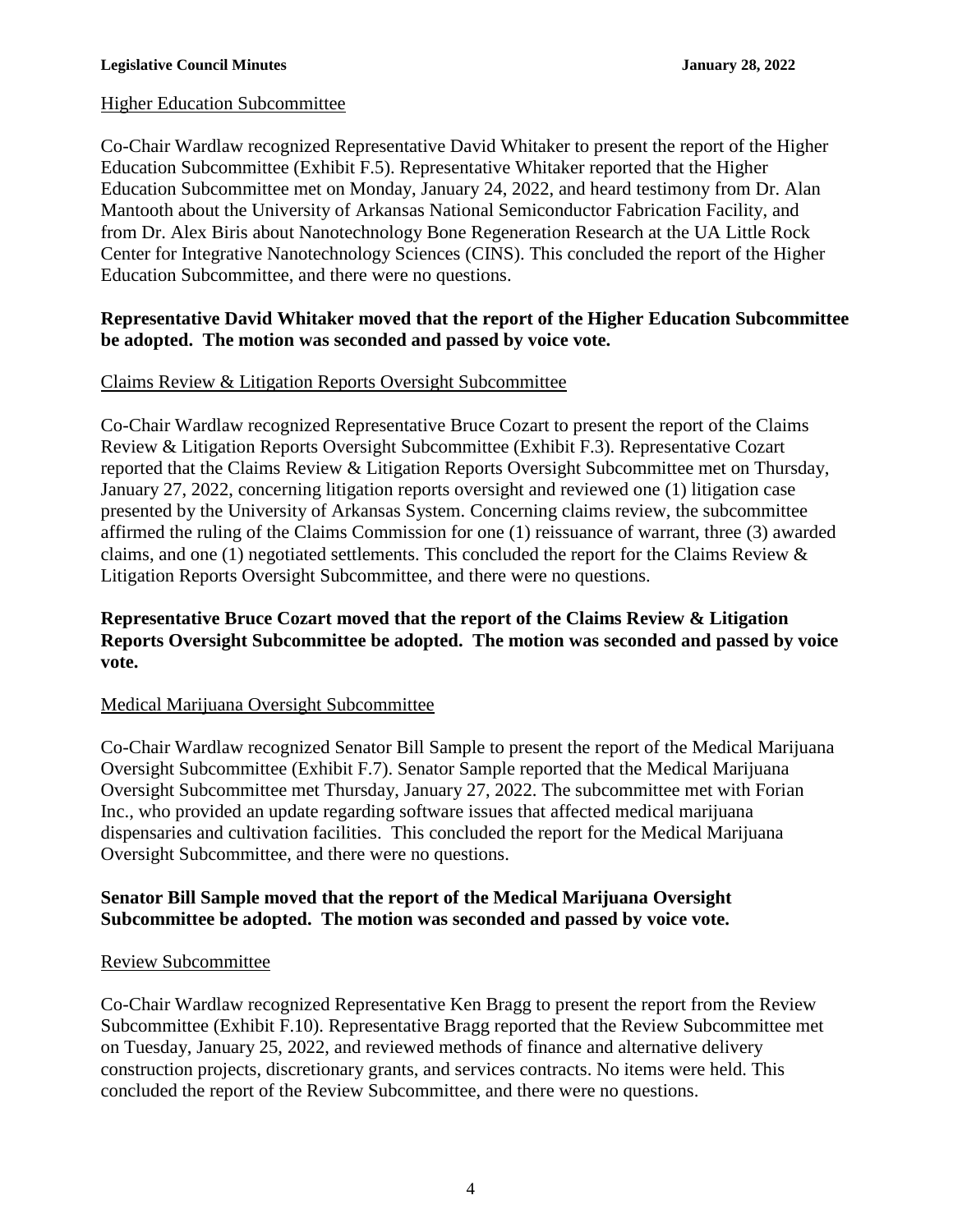## **Representative Ken Bragg moved that the report of the Review Subcommittee be adopted. The motion was seconded and passed by voice vote.**

# Uniform Personnel Classification and Compensation Plan Subcommittee

Co-Chair Wardlaw recognized Senator David Wallace to present the report of the Uniform Personnel Classification and Compensation Plan Subcommittee (Exhibit F.11). Senator Wallace reported the Uniform Personnel Classification and Compensation Plan Subcommittee met on Wednesday, January 26, 2022, and reviewed and approved the requests and reports listed as Items 1 - 10 on this report, with the exception of Item 6, which was held for review by ALC. Based on the conversation held during the PEER report and the information provided by the Department of Health, Item 6 is considered reviewed. This concluded the report of the Uniform Personnel Classification and Compensation Plan Subcommittee, and there were no questions.

## **Senator David Wallace moved that the report of the Uniform Personnel Classification and Compensation Plan Subcommittee be adopted, including Item 6 of the report. The motion was seconded and passed by voice vote.**

#### Lottery Oversight Subcommittee

Co-Chair Wardlaw recognized Senator Ronald Caldwell to present the report of the Lottery Oversight Subcommittee (Exhibit F.12). Senator Caldwell reported that the Lottery Oversight Subcommittee met on Wednesday, January 26, 2022, heard testimony and reviewed the following: Department of Finance & Administration (DF&A), Office of Arkansas Lottery Director's Report, term contracts and proposed FY2022 annual budget; updates on the Arkansas Academic Challenge and Workforce Challenge Scholarship programs; Arkansas Division of Higher Education invoice for reimbursement of administrative expenditures report; the Arkansas Division of Higher Education financial report on administration of the Arkansas Academic Challenge Scholarship program; report regarding higher education grant fund and new proceeds trust fund; and the approval of the ALC Lottery Oversight Subcommittee Annual Report to the Arkansas Legislative Council. The final report is also attached (Exhibit F.12). This concluded the report of the Lottery Oversight Subcommittee, and there were no questions.

## **Senator Caldwell moved that the reports of the Lottery Oversight Subcommittee be adopted. The motion was seconded and passed by voice vote.**

#### Occupational Licensing Review

Co-Chair Wardlaw recognized Senator Alan Clark to present the report of the Occupational Licensing Review Subcommittee (Exhibit F.15). Senator Clark reported that the Occupational Licensing Review Subcommittee met on Thursday, January 27, 2022, and received reports on occupational authorizations from the Arkansas Contractor's Licensing Board of the Department of Labor and Licensing, and also the Arkansas Psychology Board of the Arkansas Department of Health. The subcommittee adopted an occupational entity questionnaire for the entities to provide further information about each occupational authorization moving forward. This concluded the report of the Occupational Licensing Review Subcommittee, and there were no questions.

## **Senator Alan Clark moved that the report of the Occupational Licensing Review Subcommittee be adopted. The motion was seconded and passed by voice vote.**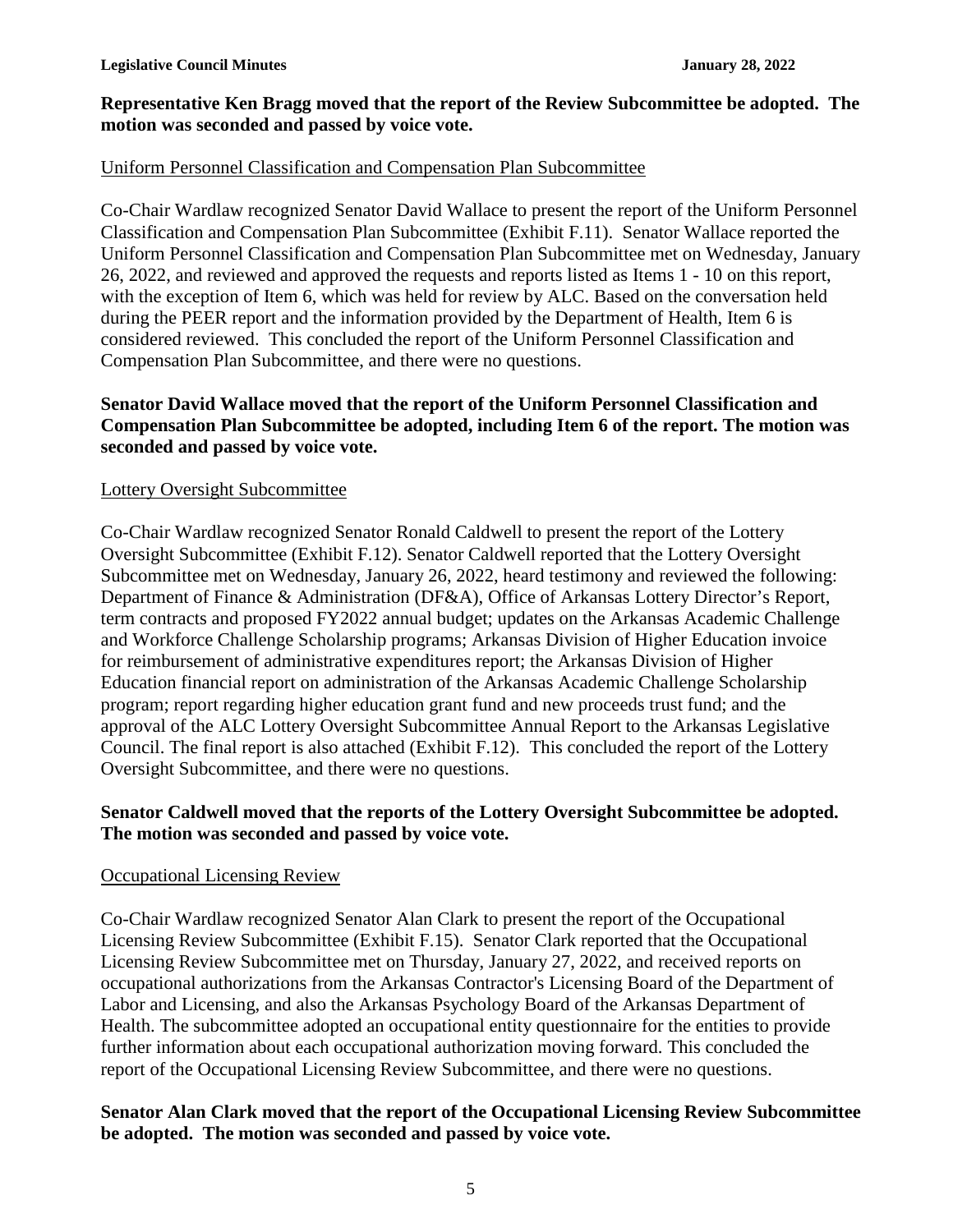## **Review of Communications**

Co-Chair Wardlaw referred members to the communication listed on the agenda as Item H.01, and noted action by the Legislative Council is needed for that item.

H.01. **Arkansas Infant and Child Death Review Panel - Arkansas Children's Hospital:**  Annual Report on the Arkansas Infant and Child Death Review Program, for review year 2021, submitted pursuant to A.C.A. § 20-27-1707.

**Co-Chair Terry Rice made a motion to refer Item H.1 from the Arkansas Infant and Child Death Review Panel - Arkansas Children's Hospital to the Senate Interim Committee on Children and Youth and the House Committee on Aging, Children and Youth, Legislative and Military Affairs. The motion was seconded and passed by voice vote.**

Co-Chair Wardlaw referred members to the Report on the Rental Assistance Program Fund Distribution (Exhibit H.07(a)), presented by Department of Human Services (DHS). Co-Chair Wardlaw requested for DHS representatives to come forward. Ms. Mary Franklin, Director, County Operations, Mr. Brett Hayes, Deputy Chief Counsel for Regulatory and Security, both of Department of Human Services (DHS), came forward to present the report and respond to questions.

Co-Chair Wardlaw recognized Representatives Richard McGrew, Mark Lowery, David Ray, Deborah Ferguson, Denise Jones Ennett, Howard M. Beaty, Jr., and Vivian Flowers, and Senators Alan Clark, Ricky Hill, Kim Hammer, and Blake Johnson for questions and concerns. Co-Chair Wardlaw then recognized Representative David Ray for a motion.

**Representative David Ray made a motion to recommend the Department of Human Services (DHS) begin issuing two-party checks to landlords and tenants under the Rental Assistance Funds Program and to require Arkansas Legislative Audit to perform audits of those funds.** 

Co-Chair Wardlaw recognized Senator Alan Clark and Representative Deborah Ferguson for comments on the motion.

#### **After comments, the motion was seconded and passed by voice vote.**

#### **New Business** *(continued)*

Co-Chair Wardlaw referred members to the business listed on the agenda as Item I.02, and noted action by the Legislative Council is needed for that item.

I.02. **Department of Commerce, Arkansas Economic Development Commission**: Request for American Rescue Plan Act Appropriation and Funding in the amount of \$3,188,730.30.

After review of the item, Co-Chair Wardlaw requested a motion.

**Co-Chair Rice made a motion to approve the American Rescue Plan Act Appropriation and Funding request from the Department of Commerce, Arkansas Economic Development Commission, in the amount of \$3,188,730.30. The motion was seconded and passed by voice vote.**